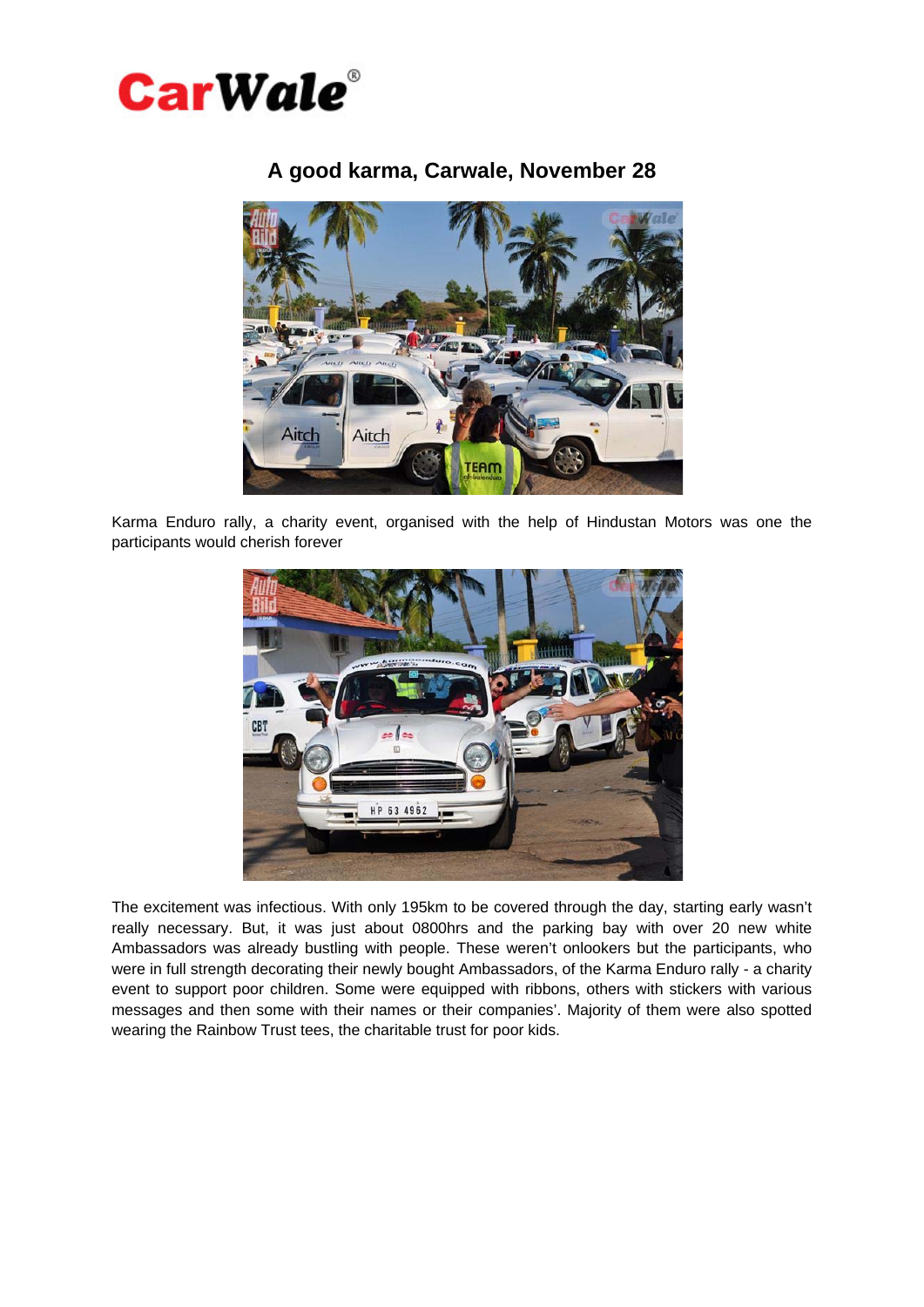

But, smiles, a lot of small talk and the excitement was clearly the norm here. And why not, after all these participants; mostly foreigners, were going to traverse across the south of India. They would not only be driving a classic car, but would also see the diversity in scenery, food, speech and attire; it was going to be an experience they knew they'd never forget.



So, with the cars decorated, tanked up tummies and lots of smiling and waving later, the convoy departed. The plan was to head out from Goa to Karwar passing towns like Ponda, Molem and Kolem en route. And the idea - to have a lot of fun. Now, most participants were from the United Kingdom, so at least they'd be driving on the same side of the road, as they do in their country. But, it terms of traffic, road conditions and moving hazards on the road like cattle and mopeds, they had to be prepared. And prepared they were because all through the first day, the drive was peaceful with no incidents at all.



Charged up after a great day one, the convoys then headed to Murudeshwar the next day. The distance was longer, almost 260km but with lots of great sights on the way like the Jog waterfall wherein water falls from a height of 830ft, the second-highest in India, the participants got through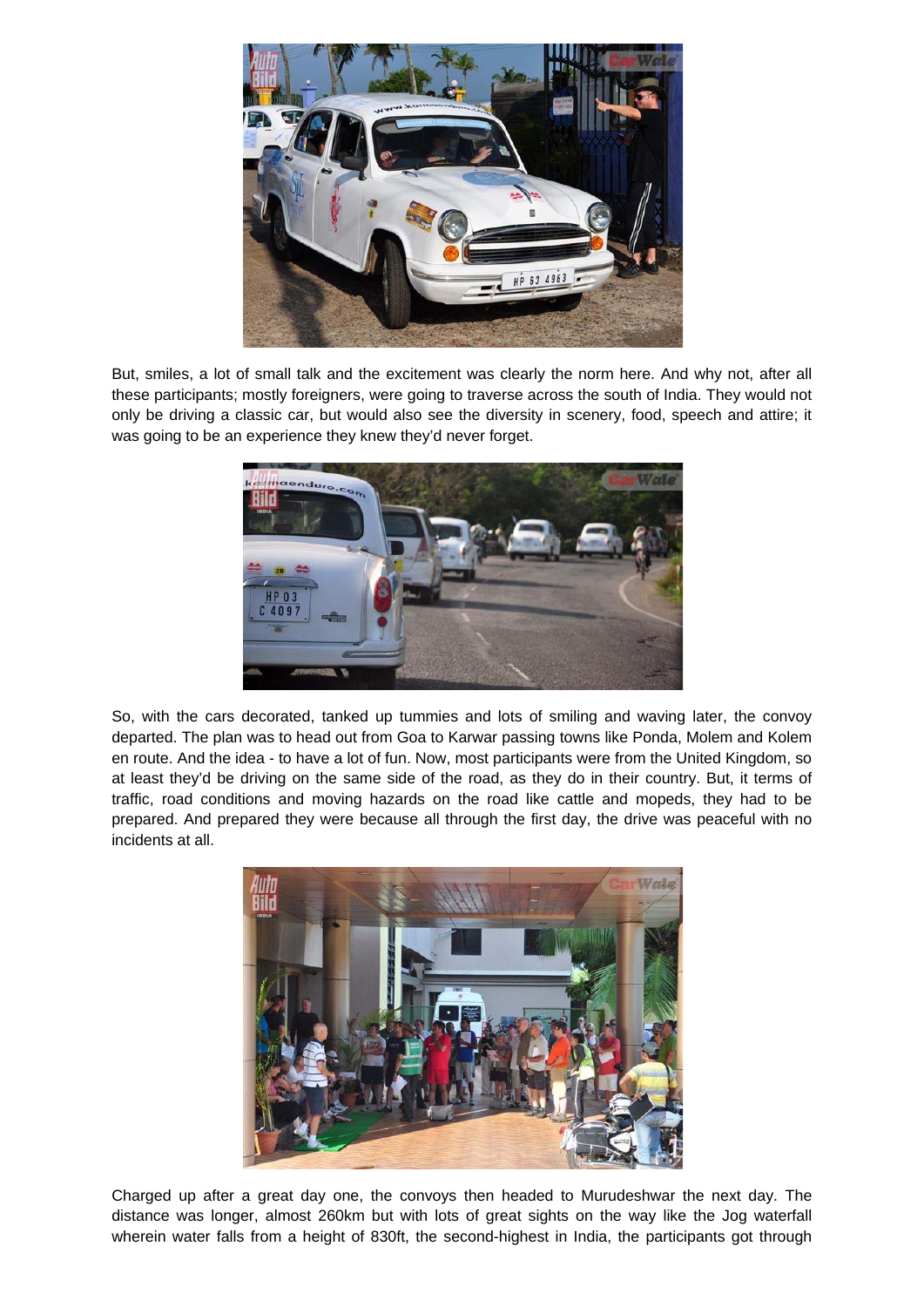with as much energy. Roads though were pretty bad throughout and consequently, a lot of the drivers stopped pretty often. Two such decided to stop next to a school and within minutes were swarmed by excited kids. Not to let this opportunity pass, both spent a lot of time chatting up with the kids and getting pictures clicked. They also struck an interesting conversation with one who was bunking school for he did not see the point of studying when one could play in that time!



After a long night sipping chilled beer on the beach at Murudeshwar, the participants readied themselves for another long day. The rally on day three was to end at Kalasa, some 250km away. But before everyone could get going, a few issues need sorting out. The poor roads in the last two days had taken a toll on the Ambys. Some had issues relating to suspension, others complained of noise but everyone wanted to start out on cars without issues. Kudos to Hindustan Motors' back up team of technicians for before the flag off for the day, all cars were sorted to the tee. And even throught he day if problems did crop up, these were sorted then and there.